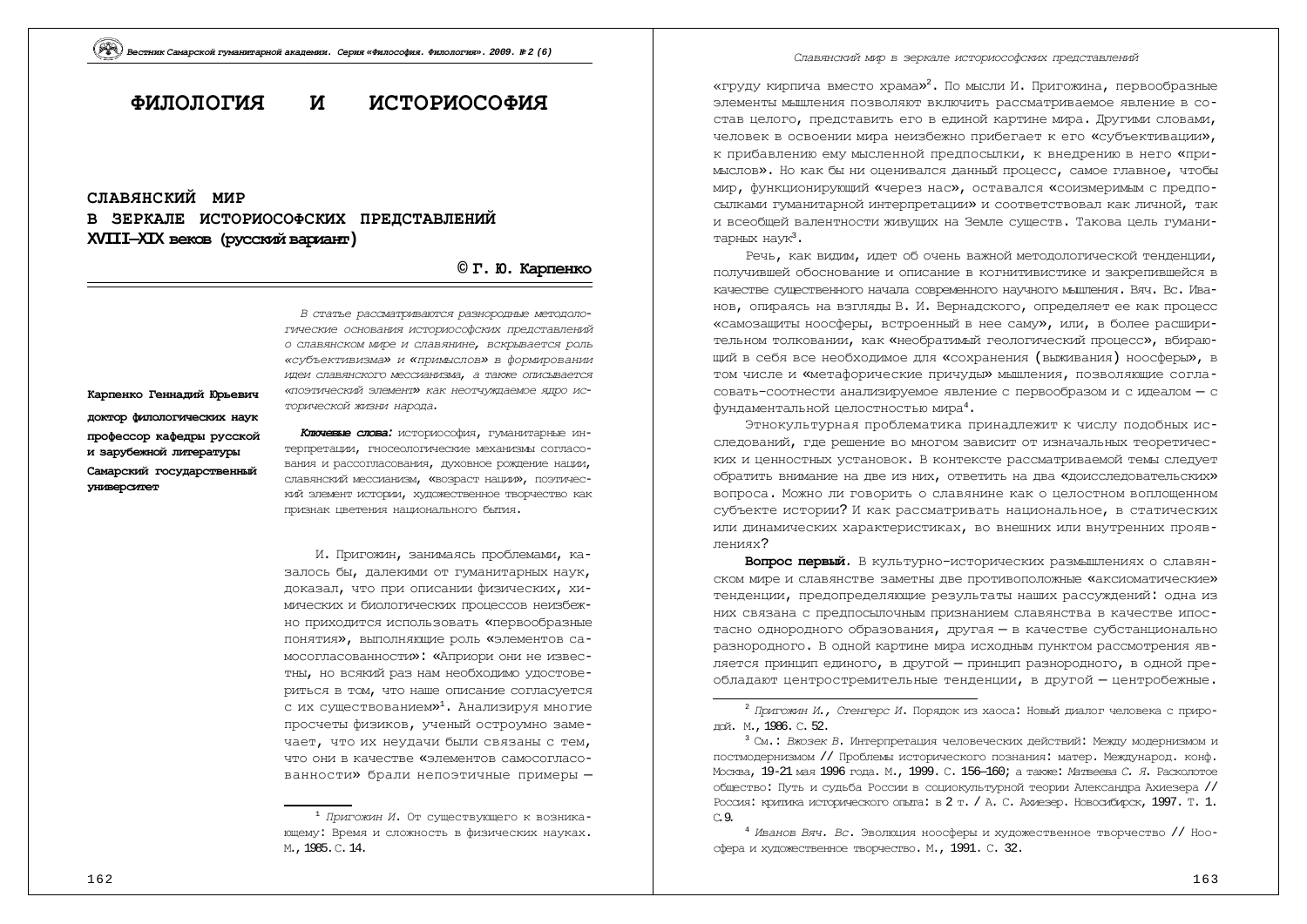#### *<i>. Ю. Карпенко*

В философии истории от Гегеля до О. Шпенглера славянство мыслится как целостное однородное этнокультурное явление, как новый нарождаюшийся тип цивилизации, прихолящий на смену запалноевропейскому миру, уже сказавшему свое историческое слово. Наиболее полно данная мысль развита в работах Н. Данилевского и К. Леонтьева. Причем нетрудно заметить, что в концепциях, возникающих на российской почве, в понимании «славянского» преобладают «русскоцентричные» характеристики, господствует принцип метонимического уподобления «русского» и «славянского», рассматривания «русского» как «славянского». Здесь неизбежно сказывается ответственность русского за судьбу всего славянского, несмотря даже на изоляционистскую (или сугубо европоцентристскую) политику некоторых славянских стран и явное их дистанцирование от всего русского.

С другой стороны, современные социально-политические процессы в славянском массиве выдвигают на первый план идеи о субстанциональной разнородности славянского мира и, следовательно, идею о качественном различии национальных характеров (благо, что исторического и фактического материала для подобных суждений сегодня предостаточно). При TAKOM ПОЛХОЛЕ ЛЕЙСТВVЮТ ГНОСЕОЛОГИЧЕСКИЕ МЕХАНИЗМЫ РАССОГЛАСОВАНИЯ, распыления, и тогда славянское не мыслится как единое, распадается на раздробленные, осколочные явления.

Вопрос второй. Как показал еще С. Булгаков, при рассмотрении национального можно исходить из признания фактологических характеристик как основы объективных показателей нации, а можно из динамических, внутренне непроясненных свойств, из идеи национального духа. При позитивистском рассмотрении, пишет С. Булгаков, «нация всецело разрешается в совокупность фактов, так или иначе связанных с национальной жизнью, и есть только абстракция от этих фактов, или собирательное ПОНЯТИЕ В ТОМ СМЫСЛЕ, В КАКОМ, НАПР., ЛЕС ЕСТЬ СОВОКУПНОСТЬ МНОГИХ ДЕРЕвьев»<sup>5</sup>. Для онтологического подхода важно признание творческих, динамических начал нации: «Нация есть не только совокупность феноменологических своих обнаружений, исчисляемых и изучаемых наукой, но прежде всего некое субстанциональное начало, творчески производящее свои обнаружения, однако всецело не вмещающееся ни в одно из них и потому не сливающееся с ними… Национальный дух не исчерпывается никакими своими обнаружениями, не сливается с ними, не окостеневает в них» $^6.$ 

Итак, мы видим, что на уровне методологических предпосылок открываются разные возможности описания портрета славянина. В связи с этим представляется оправданным и целесообразным обратить внимание на некоторые мифологемы славянского сознания, на ментальные свойства славянина, связанные с чувством исторического времени, с ощущением его в истории, — обратить внимание на те жизнепорождающие представления славянина об истории, которые сформировались в предшествующую эпоху.

Славянская историософия в русском варианте. Сегодня в условиях демифологизированного социально-исторического хронотопа становится вполне очевидным тот факт, что в славянском мире постепенно утрачиваются идеи центростремительного характера, направленные на узнавание себя в другом славянине. Центробежные силы все в большей степени охватывают славянский мир. Примечательно, что данный процесс подкрепляется и методологическими обоснованиями. Как справедливо отмечает Э. Гренди, «синтезному подходу к истории... как некой объединяющей пара-ДИГМЕ» СЕГОДНЯ СТРЕМИТСЯ ПРИЙТИ НА СМЕНУ «МИКРОАНАЛИЗ», «МИКРОИСТОРИческий дискурс», цель которого - «раздробление истории» на отдельные, не связанные между собой фрагменты, создание «истории в осколках»<sup>7</sup>. Поэтому и с методологической точки зрения обращение к этноцентричным идеям небесполезно: XVIII и XIX века демонстрируют в области доминантњих идей славянской философии истории завидное постоянство. В это время этнически близкие народы наиболее остро ощущали узы братского родства, скрепляя их историософскими идеями и образами<sup>8</sup>. В них славянский мир хотел узнать самого себя, угадать свою судьбу и, более того, в соответствии с сотворенным образом мира строить свою историческую жизнь.

Перед славянской философией истории стояло несколько принципиальных задач гносеологического и аксеологического характера: нужно было доказать и утвердить свое неотъемлемое право на законность этнокультурного присутствия в мире, выразить свое притязание на историческую миссию, а также выявить основы единства, общие свойства славянского мира. Методологической базой историко-мифопоэтических построений стала органическая теория, в соответствии с которой народ в своем историческом лвижении прохолит такие же возрастные этапы детства, юности, зрелости и увядания, что и отдельный человек, и имеет свою уникальную и неповторимую судьбу. «Эта теория множественности и разнокачественности человеческих культур, – пишет А. А. Галактионов, – означала отказ от европоцентристской идеи общественного прогресса и исключала полмену одной культуры другой, предупреждая об опасности навязывания всем людям так называемых "общечеловеческих ценностей", которые всегда имеют конкретную форму реализации» $^{\circ}.$ 

Органическая теория была естественно усвоена славянской мыслью, так как ее гносеологические принципы не противоречили принципам христианского познания, а, наоборот, сочетаясь с традиционным религиозным мироотношением, помогали решить целый комплекс проблем самоопределяющегося этноса: вопросы о единстве и происхождении славян, их

<sup>&</sup>lt;sup>5</sup> Булгаков С. Н. Соч. В 2 т. М., 1993. Т. 2. С. 436.

 $6$  Tam  $xe$ . C. 436, 441.

<sup>&</sup>lt;sup>7</sup> Гренди Э. Еще раз о микроистории // Казус. 1996: Индивидуальное и уникальное в истории. М., 1997. С. 291.

<sup>&</sup>lt;sup>8</sup> См.: *Савельева И. М., Полетаев А. В. История и время: В поисках утраченного.* M., 1997. C. 70.

<sup>&</sup>lt;sup>9</sup> Галактионов А. А. Органическая теория как метолология социологической концепции Н.Я. Данилевского в книге «Россия и Европа» // Россия и Европа / Н. Я. Данилевский. СПб., 1995. С. XI.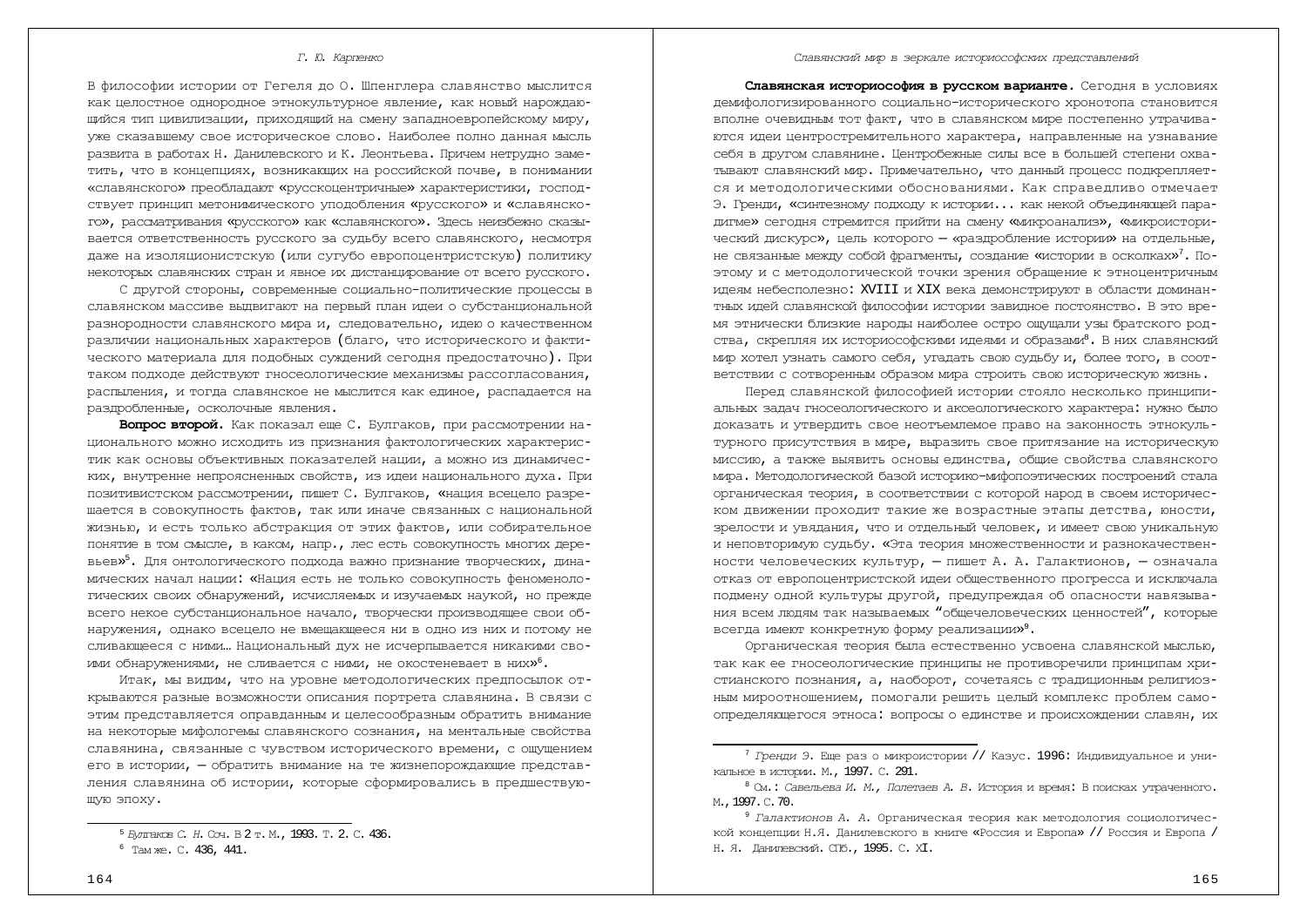#### Славянский мир в зеркале историософских представлений

### *<i>. <i>. Карпенко*

историческом возрасте и менталитете, о месте славянства в мировом сообществе народов и его предназначении и т. д.

Вопрос о единстве славян, «славянской взаимности» трудно считать «проблемой», которую нужно было решать славянской культуре<sup>10</sup>. Скорее всего это была постоянно звучащая тема с преобладающей мажорной тональностью. Слишком весомыми были аргументы - единый славянский язык и христианство, чтобы ставить под сомнение этнокультурную общность и не формировать на основе этой общности концепцию славянского пути. Свой вклад в укрепление и развитие чувства «славянской взаимности» внесли такие деятели культуры, как Я. Коллар, Л. Штур, М. Маяр, Е. Копитар, А. Х. Востоков и др., сосредоточившие свое внимание на славянском языковом единстве, а также Ю. Крижанич, З. Орфелин, А. Хомяков, И. Киреевский, В. Соловьев и др., обращавшиеся к христианским корням славянской общности $^{11}$ .

Одной из основных проблем славянского мира являлась **проблема этнокультурного возраста**, которая напрямую была связана с проблемой происхождения славян, укорененности их в мире. Поэтому прежде чем говорить о возрасте славянского народа, необходимо рассмотреть, как обосновывалось естественное право славян на историческое рождение.

В мифопоэтической, религиозной и научной историософии утвердилась идея «трансцендентного рождения» исторической жизни народа<sup>12</sup>. Трансцендентное - это высшая ценность, «сверхсущность», хотя и не поддающаяся вполне точному описанию, но воспринимаемая как порождающая «граница» бытия, это сакральное время-пространство, из которого выходит историческая жизнь и в котором она находит свое обоснование. Трансцендентное порождает, как писал Н. А. Бердяев, «особое чувство приобщения к другому миру... приобщение человека к другой, бесконечно более широкой и богатой действительности, чем та, в которую он ввергнут непосредственной эмпирией»<sup>13</sup>. В качестве такого трансцендентного начала могут выступать, наряду с привычными силами (Бог, природа), абстрактные общественные максимы, антропологические свойства, мировой разум, социально-экономические законы. Историософия тем самым утверждает структурную соотнесенность исторического процесса с трансцендентным началом, связь истории с высшим основанием, в какой бы форме оно, основание, ни выступало: в форме объективных законов, мифопоэтических и религиозных образов или концептуальных идей.

В славянской историософии общественное, историческое понималось как одно из существеннейших свойств, дарованных Творцом самому бытию, оно столь же естественно и объективно, как и природные явления. Быть в мире — это неотъемлемое естественное право народов, гарантированное самим Богом, который как бы является своеобразной первопричиной, «первотолчком» исторического. История оказывается не пустым и бесцельным течением времени, временного потока, а обладает свойства-МИ ЗАМЫСЛА, ДВИЖЕНИЯ, ИСПОЛНЕННОСТИ И ЦЕЛОСТНОСТИ. СМЫСЛ И ЦЕЛОСТность истории, как это утвердилось в иудео-христианских культурах, придает Бог. Он, сотворивший небо и землю, начинает и историю. «Историческое» — это особое проявление божественности в бытии, оно есть откровение о глубочайшей сущности мира, с которой народ сращен каки-МИ-ТО ГЛУ ОИННЫМИ ПЕРВООСНОВАМИ СВОЕГО СУЩЕСТВОВАНИЯ<sup>14</sup>.

В славянской философии истории сформировалось библейско-христианское представление о происхождении славян, или, по-другому, о рождении славян с участием Бога. Так, серб Захарий Орфелин в сочинении «Житие и славные дела Петра Великого» (1772) историческое происхождение славян объяснял библейским мифом о вавилонской башне, когда разгневанный Бог наделил людей разными языками и разделил их тем самым на народы: одним из самостоятельных и «знатнейших народов» стал славянский. В этой связи можно вспомнить и наиболее ранний пример мифопоэтического «учения» о происхождении славян, в данном случае поляков, которое содержится в «Польской хронике» Винцентия Кадлубека (1150-1223). В ней, в частности, говорится с достоверностью факта, что поляки ведут свое начало от пророков, героев Библии и античности.

Но более значимой для славянского мира была **христианская мифологема духовного рождения славян** - время принятия христианства и создания письменности. Создание письменности явилось событием внутренней христианизации славянского языка, «преображением самой стихии славянской мысли и слова, славянского "логоса", самой души народа»<sup>15</sup>. Борьба славянских первоучителей Кирилла и Мефодия за боговдохновенное письменное слово оказалась борьбой не только за право войти в «священную историю»<sup>16</sup>, за саму возможность будущего для славян, но и за историческое могущество самого Бога. После принятия письменности народ уже не мыслил свое национально-историческое бытие вне духовного неба, вне религиозно-письменного слова.

Принятие христианства и создание письменности стало очень важным духовным событием, определяющим дальнейшую мироориентацию славянина, обозначило его соединение и соединение исторического времени со Словом. Славянские письмена явились воплошенным Словом Божиим, формой и сутью воплощенного богосознания<sup>17</sup>. Целый комплекс «логос-

<sup>&</sup>lt;sup>10</sup> См.: *Лещиловская И. И. Идеи общности славян в культурах славянских на*родов (конец XVIII – первая половина XIX века) // Славянский вопрос: Вехи истории. М., 1997. С. 20-42.

 $11$  См.: Славянский вопрос: Вехи истории. М., 1997. Славянская идея: История и современность. М., 1998.

<sup>&</sup>lt;sup>12</sup> См.: *Кроче Б.* Теория и история историографии. М., 1998. С. 40.

<sup>&</sup>lt;sup>13</sup> Бердяев Н. А. Смысл истории. М., 1990. С. 17.

<sup>&</sup>lt;sup>14</sup> Там же. С. 14-15.

<sup>&</sup>lt;sup>15</sup> ФЛОРОВСКИЙ Г. Пути русского богословия. Вильнюс, 1991. С. 6.

<sup>&</sup>lt;sup>16</sup> *Карпенко Л. Б., Карпенко Г. Ю.* Сказание Черноризца Храбра «О письменах» как отражение превнеславянской ментальности // Кирилло-Мефолиевские чтеɧɢɹ. ɋɚɦɚɪɚ, 1997. ɋ. 33—38.

<sup>&</sup>lt;sup>17</sup> См.: Карленко Л. Б. Священная азбука Кирилла. Самара, 2004.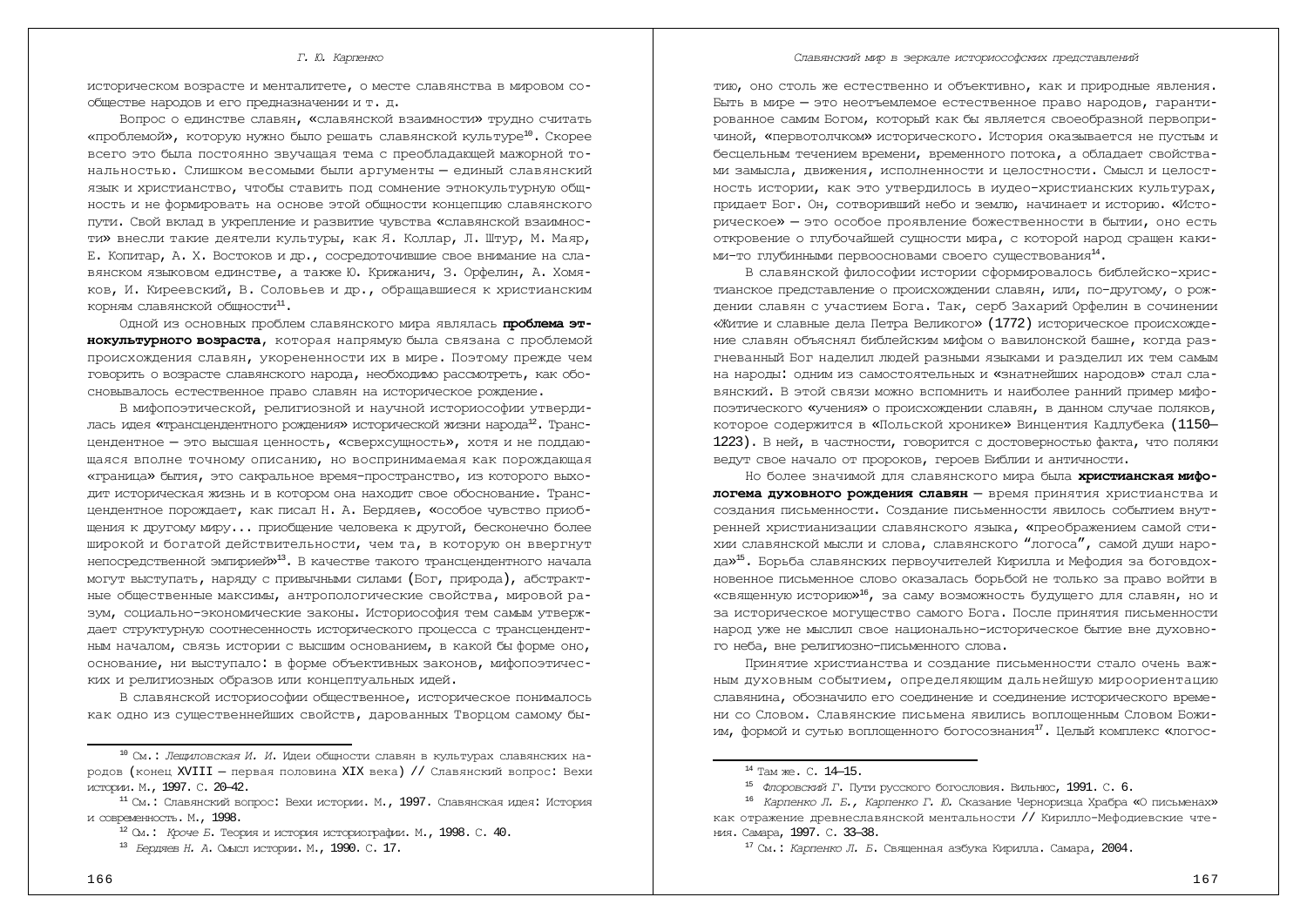#### *<i>. Ю. Карпенко*

ЊЕХ», «ХРИСТОЛОГОСЊЕХ» СВОЙСТВ<sup>18</sup> РАЗВОРАЧИВАЛСЯ УЖЕ ИЗ СЛОВА. Прикасаясь к нему, народ переживал чувство мирообновления, вхождения в жизнь духа. То, что было запечатано в других священных языках, запечатлелось, отлилось теперь в славянских письменах. Богоявление Христа в славянском слове стало живой реальностью. В слове произошло соединение национального самосознания с богосознанием, соединение Слова как Бога со славянами. Такое соединение выводило в центр исторической жизни Слово: Бог-Слово становился в центр славянской культуры. Нарождающаяся новая культура превращалась в словоцентричную, ценностно ориентированную на слово, которое, воплощая предельные смыслы бытия, предопределяла направленность исторического развития. Отныне слово открывало-содержало в себе путь к Логосу, в котором постепенно укоренялось этнокультурное самосознание. И как бы исторические судьбы отдельных славянских народов впоследствии ни расходились, они в своих истоках и исполнении не смогут быть вне христианского слова.

«Историологосное» слово стало той почвой, которая непосредственно порождала или косвенно поддерживала возникновение разнообразных историософских концепций, начиная со Слова «О законе и благодати» (1037— 1050) митрополита Иллариона, продолжая «Посланием Мискорю Мунехину на звездочетцев» (1523) старца Филофея и заканчивая историческими моделями «христологосного» свершения, разработанными Н. Бердяевым и Л. Карсавиным.

Как видим, истоки «возрастной проблемы» восходят к принятию славянами христианства, к созданию письменности - к периоду духовного рождения. И уже с первых шагов самобытной письменности славяне начинают осознавать себя молодым народом. Впоследствии чувство духовного ренессанса, «второго рождения», ощущение молодости народа постоянно присутствует/возвращается в славянскую культуру. Память о «первых лнях» духовного рождения пронизывает всю славянскую культуру и формирует своеобразный феномен «попятного движения вперед», поддерживает чувство постоянного обновления, луховной мололости и физического здоровья. В возврате народа из поколения в поколение к своему истоку, к самому себе всегда содержится «сокровенный шаг вперед».

Но наиболее полно настроение молодости охватило славянский мир в XVIII—XIX веках. Этнос узнавал свою молодость в культурно-исторических проявлениях и прежде всего в художественном творчестве, закрепляя свое видение в историософских конструкциях. Дело в том, что в соответствии с органической теорией исторического развития молодому народу присущи повышенная впечатлительность, эмоциональность, образное мышление. Дар художественного творчества является одним из характер-НЫХ ПОИЗНАКОВ МОЛОДОСТИ НАШИИ, ОДНИМ ИЗ ЗАЛОГОВ ЕЕ бУДУЩЕГО ПРОЦВЕТАния. Художественно одаренный народ, имеющий свое национальное искусство, свою самобытную литературу, тем самым приобретал культурно-

#### Славянский мир в зеркале историософских представлений

историческую самостоятельность, укоренялся в мировой истории, не попадая на ее «обочину» и не становясь чьим-либо «придатком». В мифопоэтическом и хуложественном творчестве народ колировал, выражал и осознавал свою судьбу, исторически самоопределялся, закладывал «ген» исторического развития. Более того, «цвет искусств» окрашивал в свои тона вырабатываемые в обществе идеи: они обретали форму красоты, начинали существовать в эстетическом виде. «Точно так, - писал Данилевский, как образование растительного зародыша совершается в оболочке, поражающей прелестью формы и блеском красок, так и зародыш новой философии и научной мысли бывает окружен всею прелестью поэзии, всею роскошью искусства»<sup>19</sup>.

«Поэтический элемент», или, по словам А. Дружинина, «веселая бодрость»<sup>20</sup>, позволяет молодому народу даже под безжалостными ударами судьбы не превращаться в историческую пыль, в «этнографический материал». «Поэтический элемент» — это тот бытийный остаток, который сохраняется при извлечении из истории политической жизни, текущей повседневности, при прекращении самой истории. «Поэтический элемент» становится стержнем истории, ее онтологическим началом, он спасает народ от распыления, от утраты национальной самобытности. Через «поэтический элемент» происходит самоидентификация народа в истории, выплавляется его историческое самостояние. Без него история вообще бы не состоялась, «не было бы ни действующих лиц, ни зрителей», без него общество превратилось бы «в собрание страдальцев, невежд или преступников»<sup>21</sup>.

Таким образом, «цветение искусства» свидетельствовало о молодости народа, о его величии и способности творить на исторической арене. Этнокультурный возраст как бы предопределял роль народа в истории цивилизаций, молодость обеспечивала будущность славянства и России. «Возраст нации» многое определял в ее судьбе. У молодого этноса открывалась перспектива не только долгой исторической жизни, но и исторического творчества, особой созидательной деятельности.

Идея избранности поддерживалась как христианской мифологемой высокой исторической миссии славянского народа, так и органической теорией. Пожалуй, идея великого предназначения славянства была самой распространенной и опять-таки восходила к истокам славянской письменной культуры. Мифологему высокого исторического предназначения славянства (русского народа как лидера славянского мира), наряду с идеей «славянской взаимности», разрабатывали и поддерживали в разных ее аспектах многие деятели культуры: Ю. Крижанич, З. Орфелин, Д. Обрадович, А. Мицкевич, В. Одоевский, М. Погодин, С. Уваров, И. Киреевский, А. Хомяков, М. Бакунин, Ф. Тютчев, Ф. Лостоевский, Н. Ланилевский, В. Соловьев, Н. Бердяев и др.

<sup>&</sup>lt;sup>18</sup> См.: *Трубецкой С. Н. Учение* о Логосе в его истории // Сочинения / С. Н. Трубецкой. М., 1994. С. 44-480.

<sup>&</sup>lt;sup>19</sup> Данилевский Н. Я. Россия и Европа. СПб., 1995. С. 143.

<sup>&</sup>lt;sup>20</sup> Дружинин А. В. Прекрасное и вечное. М., 1988. С. 380.

 $21$  Tam  $xee$ .